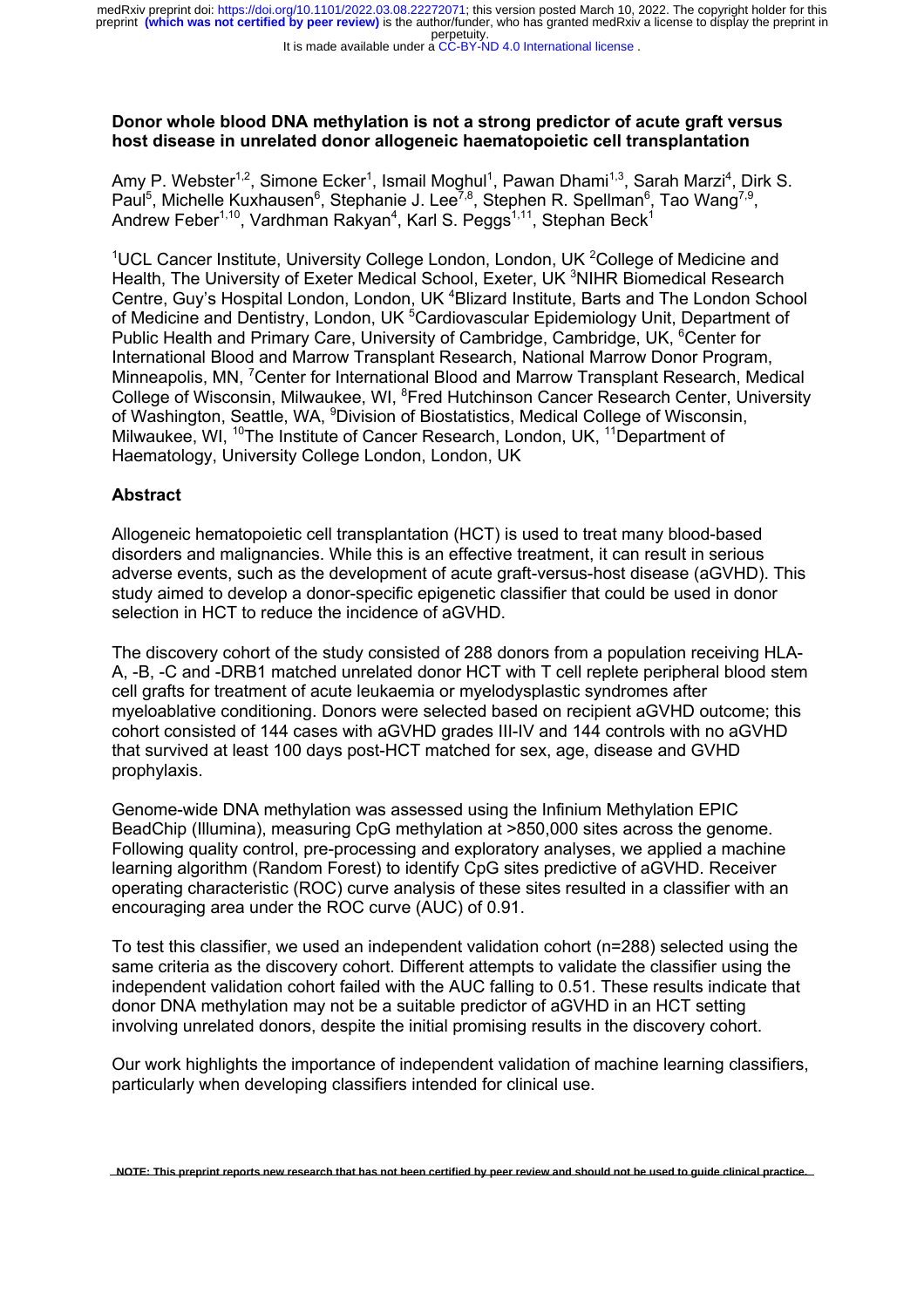#### It is made available under a [CC-BY-ND 4.0 International license](http://creativecommons.org/licenses/by-nd/4.0/) .

#### **Introduction**

In the past six decades, allogeneic hematopoietic cell transplantation (HCT) has become a cornerstone of treatment for haematological malignancies and is still often considered the only curative option<sup>1</sup>. Despite advances in the precision of HLA matching in unrelated donor selection and supportive care leading to ongoing improvements in HCT outcomes, severe graft versus host disease (GVHD) regularly occurs, increasing the risk of morbidity and mortality<sup>2</sup>. Acute GVHD occurs when the donor immune cells attack healthy tissue in the graft recipient, causing a range of inflammatory lesions which primarily affect the skin and digestive organs. Acute GVHD (aGVHD) typically occurs within 100 days of transplant. While the incidence has decreased in the last decade due to better HLA matching of donors, aGVHD still affects ~30-50% of allogeneic HCT recipients<sup>3</sup>, making the prevention of aGVHD an important area of research.

DNA methylation is a stable modification of the DNA which can influence gene expression without altering the underlying genetic sequence. DNA methylation has an emerging role in precision medicine due to the environmental and developmental exposures it can capture. Several factors associated with the development of aGVHD are also known to influence the epigenome, including age<sup>4,5</sup>, sex<sup>6</sup> and viral infections<sup>7</sup>. Despite the relative infancy of the field, DNA methylation classifiers predictive of clinical outcome are now being used in the clinic, notably in oncology to guide treatment of brain tumours<sup>8,9</sup>. The development of machine learning algorithms and increasing size of datasets has also allowed improvement in the development of such classifiers for early diagnosis and determining subtypes of disease $10<sub>10</sub>$ .

In 2015, we published a pilot study investigating DNA methylation as a potential classifier of aGVHD in HCT of HLA matched sibling pairs<sup>11</sup>. In that study, we assessed DNA methylation in a cohort of 85 HCT donors selected based on recipient outcome, identifying 31 DNA methylation markers associated with aGVHD severity in graft recipients. In internal crossvalidation these markers showed strong predictive performance (AUC=0.98) indicating the potential utility of DNA methylation in improving donor selection in sibling HCT. The purpose of the current study was to investigate if DNA methylation is also predictive of outcome in HLA matched unrelated donor-recipient pairs, which constitute a much greater proportion of HCTs. To do this, we assessed genome-wide DNA methylation of 576 individuals recruited from the Center for International Blood and Marrow Transplant Research (CIBMTR). The scale and quality of annotation of the CIBMTR donor collection allowed us to use stringent selection criteria to minimise confounding and increase our power to detect methylation differences which were predictive of the development of aGVHD following HCT.

#### **Methods**

#### *Study population*

The discovery study cohort consisted of 288 HLA-A, -B, -C and -DRB1 matched, unrelated donor transplants reported to the CIBMTR that had pre-transplant donor peripheral blood samples available through the CIBMTR Research Repository. Patients received a transplant between 2002 to 2017 for acute lymphoblastic leukemia (ALL), acute myelogenous leukemia (AML) and myelodysplastic syndromes (MDS) using T-cell replete peripheral blood stem cell grafts, myeloablative conditioning and tacrolimus with methotrexate or mycophenylate mofetil based GVHD prophylaxis. The population was selected as a case-control cohort with 144 cases that developed aGVHD III-IV and controls with no aGVHD. Cases and controls were matched for sex, age, disease and GVHD prophylaxis. Donors were all self-reported as Caucasian.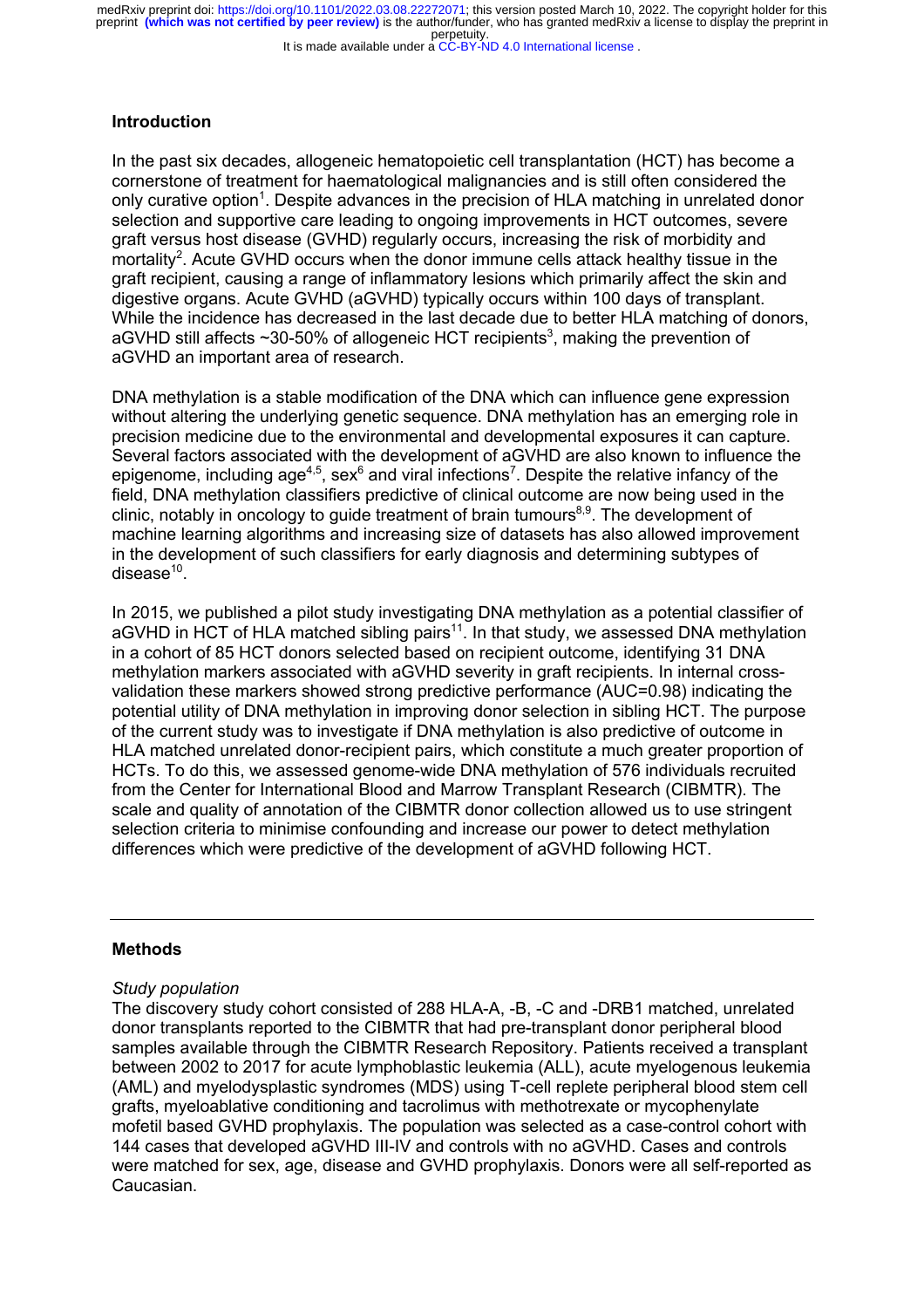It is made available under a [CC-BY-ND 4.0 International license](http://creativecommons.org/licenses/by-nd/4.0/) .

The validation cohort (n=288) was selected using the same criteria. Using a previously described method<sup>12</sup>, power calculations for the discovery study using the EPIC array for genome-wide methylation measurement were performed with genome-wide significance set at 1x10<sup>-6</sup>. Sample groups of 140 donors matched to recipients with grade III-IV aGvHD, and 140 donors matched to recipients with no aGVHD, would give us 88% power to detect a methylation difference of 10% between the groups, and 100% power to detect methylation differences of 25%. Several additional samples for each group were profiled to ensure adequate power even if samples were removed during quality control.

#### *Samples*

Genomic DNA was extracted from whole blood samples obtained from CIBMTR using the QIAamp DNA Blood Mini Kit (Qiagen) at the UCL Pathology Department (discovery study) and the UCL Genomics facility (validation study). The quality and concentration of DNA was assessed using NanoDrop and Qubit (Thermo Fisher).

#### *Genome-wide DNA methylation profiling*

For each sample, 500ng high-quality DNA was bisulphite converted using the EZ DNA methylation kit (Zymo Research), using alternative incubation conditions recommended for Illumina methylation arrays. Methylation was subsequently analysed using the Infinium MethylationEPIC array (Illumina) measuring CpG methylation at >850,000 sites across the genome. Array preparation was performed at the UCL Genomics facility using standard operating procedures. Discovery and validation cohorts were processed independent at different timepoints, but within each cohort batches were minimised by distributing comparison groups evenly across BeadChips and position on BeadChip.

#### *Analysis overview*

All analyses were performed in R version 3.6. Samples remaining following quality control (n=282 for discovery cohort and 288 for validation cohorts) were normalised using SWAN, then problematic probes were removed including those with a detection P value >0.01, probes with a beadcount <3 in more than  $5\%$  of samples<sup>13</sup>, non-cq probes, probes containing any common SNPs in dbSNP<sup>14</sup> and probes mapping to the X or Y chromosomes. Singular variable decomposition (SVD)<sup>15</sup> and principal components analysis (PCA) were used to assess batch effects in the data, which were subsequently adjusted for using Combat<sup>16</sup>. Cell composition was estimated and adjusted for using the Houseman method<sup>17</sup> as implemented in ChAMP18,19, estimating cell proportions using the Reinius reference dataset<sup>20</sup>. Differentially methylated positions (DMPs) were assessed using a linear model in Limma $^{21}$ .

Machine learning analysis was performed using the random forest method $^{22}$  as implemented in the RandomForest package. Instead of using all CpG sites as input for the RandomForest analysis, a subset of 10,000 CpG sites were selected through feature selection.

A supervised approach was used, where DMPs were identified in the discovery cohort using a linear model and the top 10,000 ranked probes were used as input for the random forest analysis. An alternative unsupervised approach was also carried out where the top 10,000 probes with the largest overall beta variance across all samples in the discovery cohort were used as input for the random forest analysis.

In both cases, the classifiers were then tested on matched probe sets from the validation cohort, and sensitivity and specificity of the classifiers were calculated.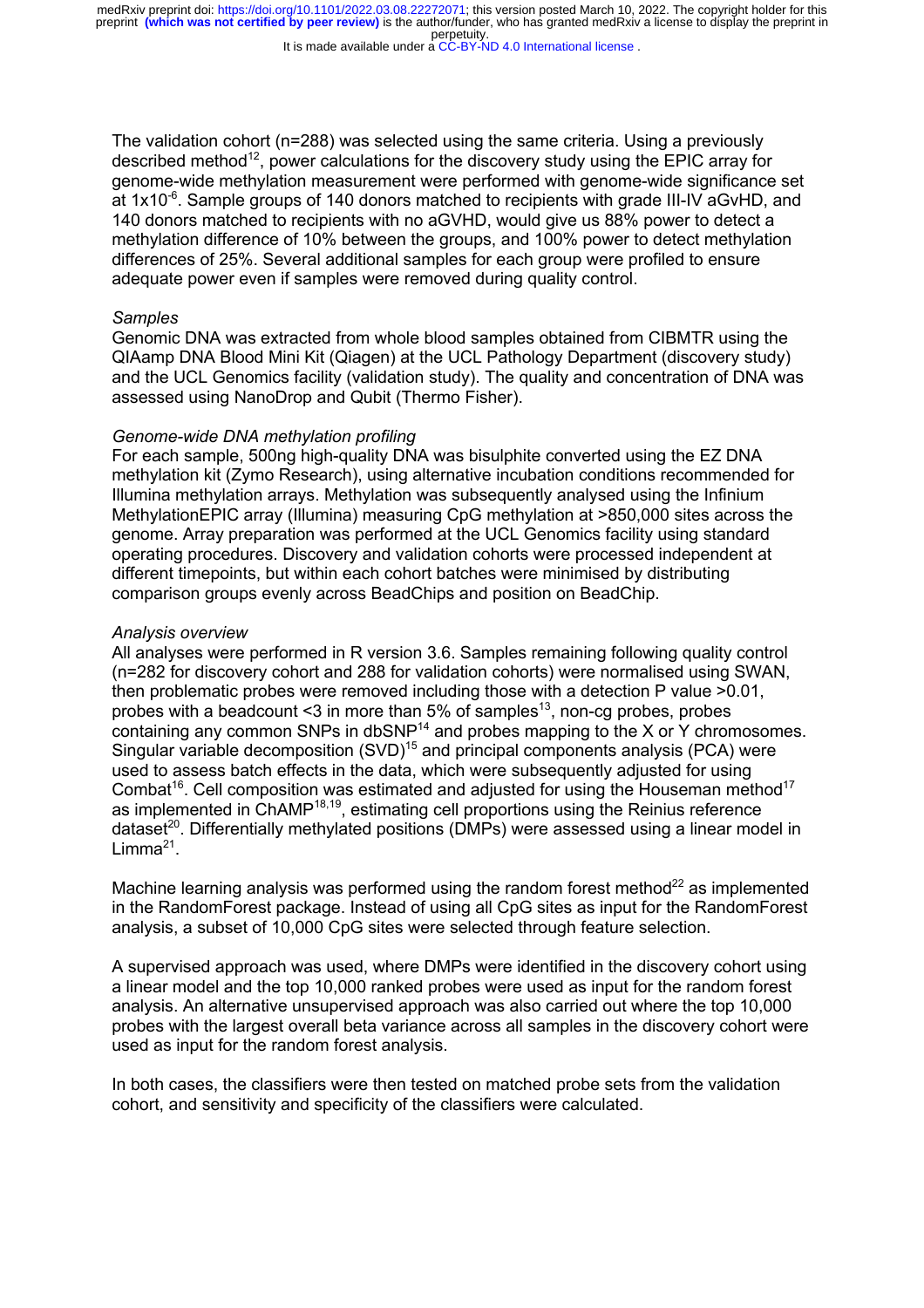It is made available under a [CC-BY-ND 4.0 International license](http://creativecommons.org/licenses/by-nd/4.0/) .

#### *Data availability*

The participants involved in the study had been recruited under different consents which require different levels of data access. According to consent given, the corresponding data are being made available in a three-tiered data access approach:

- 1. Processed data (beta matrix) for all individuals (n=570) are available from the open access 'Gene Expression Omnibus' under accession number GSE196696. To reduce the chance of reidentification, all non-cg probes, including SNP targeting rs probes have been removed. The data are provided in both raw (unnormalized) and SWAN normalised formats.
- 2. Raw data (IDAT files) are available for individuals with appropriate consent (n=403 in total) from the controlled access 'European Genome-Phenome Archive' under accession number EGAS00001006033.
- 3. Raw data (IDAT files) and associated phenotype information are available for all individuals included in this study (n=570) directly from CIBMTR. Data are available under controlled access release upon reasonable request and execution of a data use agreement. Requests should be submitted to CIBMTR at info-request@mcw.edu and include the study reference IB17-04.

#### **Results**

#### *Study Design*

Unrelated donor-recipient pairs undergoing HCT were selected from the CIBMTR Research Repository, based on the aGVHD outcomes in recipients (Figure 1). Blood-based DNA methylation from donors was assessed using the Illumina EPIC arrays. Methylation differences were assessed, and random forest analysis was used to test for the presence of a classifier of aGVHD outcome.

#### *Study population*

Unrelated donor-recipient pairs were selected by CIBMTR using stringent criteria as described in methods, resulting in 282 individuals in the discovery cohort following initial data quality control, and 288 individuals in the validation cohort. The resulting cohorts were well matched for characteristics that can influence DNA methylation profile, including age and sex (as shown in Tables 1 and 2).

The discovery cohort was well matched for disease, with no significant difference in proportion of AML, ALL and MDS between comparison groups (p=0.339). Median recipient ages for the no/severe aGVHD groups were 45 (range 19-76) and 47 (range 18-72), respectively. There was no significant difference for recipient sex (p=0.716) or ethnicity (p=0.113) across comparison groups. Donors were well matched across comparison groups for sex (p=0.585), however, there was a difference in median age (p=0.003), though this was not apparent when individuals were stratified into age brackets (p=0.090). There were no significant differences across comparison groups for donor/recipient ABO type, blood type, Rh factor, CMV status or sex match.

The validation cohort had a significant difference in proportions of these diseases across comparison groups (p=0.02). The median recipient ages for the no/severe aGVHD groups in the validation cohort was 49 (range 20-75) and 50 (range 19-71). There was no significant difference in the recipient age distribution across comparison groups (p=0.998). There was no difference in recipient sex across the comparison groups (41% female recipients, p=1.0). Donors were well matched across comparison groups for sex (p=0.063) and median age (p=0.076). There were no significant differences in ethnicity, donor/recipient ABO type, blood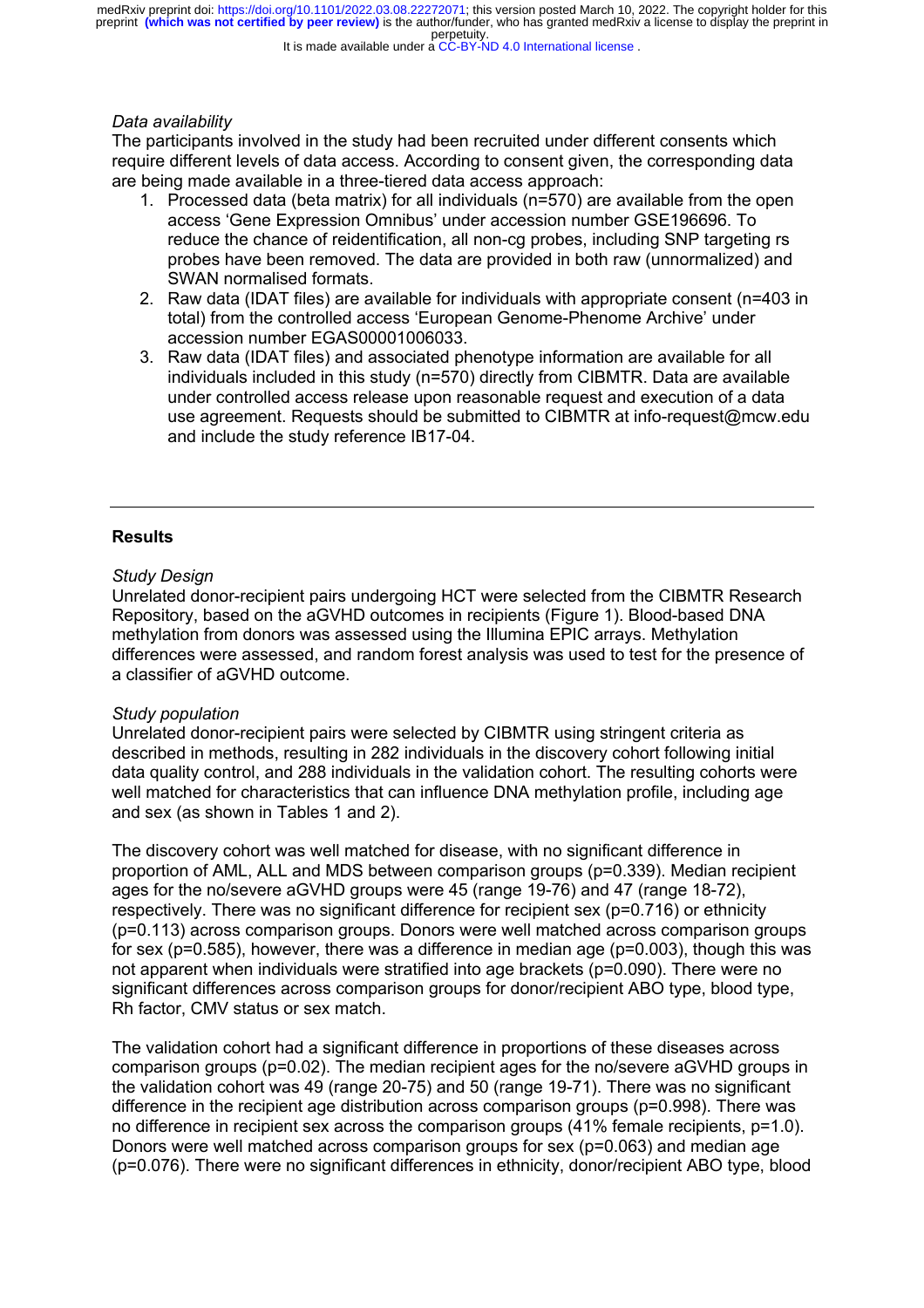It is made available under a [CC-BY-ND 4.0 International license](http://creativecommons.org/licenses/by-nd/4.0/) .

type, Rh factor, CMV status or sex match across groups. There were differences in conditioning regimen across comparison groups (p<0.001).

#### *Data exploration and pre-processing*

Following sample removal, quality control plots showed that the 282 individuals remaining in the discovery dataset and 288 individuals remaining in the validation dataset had very high quality methylation profiles (Supplementary Figure 1). Following probe filtering, 661,114 probes remained in the discovery dataset. Singular Value Decomposition (SVD) and principal components analysis (PCA) indicated that estimated 'cell composition', 'Slide/BeadChip' and 'Array' batch effects were having the largest impact on the data (Supplementary Figures 2-3), which were subsequently adjusted for using ChAMP cell composition correction and ComBat adjustment respectively. Cell type proportions were estimated for each group using the DNA methylation profiles and were found to be well balanced in each cohort with no significant difference between groups (Supplementary Table 1).

#### *Differential methylation analysis*

No CpG sites passed a false discovery rate adjusted p-value significance threshold of 0.05 during DMP analysis when comparing the 'no aGVHD' group to the 'severe aGVHD' group. As the main batch and confounding effects of slide, array and cell composition had been previously adjusted in the dataset, no additional covariates were included during linear regression.

#### *Classifier generation from discovery data*

Random forest analysis was performed on two sets of probes; the unsupervised analysis using the top-ranked 10,000 most variable probes, which all had a beta variance of >33% across all samples. The supervised analysis used the top 10,000 probes resulting from the linear model DMP analysis, though none passed statistical significance these were considered sites with putative methylation differences. Random forest analysis was run with 500 trees, with 100 variables tested at each split for both analysis approaches.

The high variability classifier showed very poor performance, with an out-of-bag (OOB) estimate of error rate of 45.39% and area under the curve (AUC) of 0.516 during internal cross-validation of the discovery dataset (Supplementary Figure 4). The differential methylation dataset produced an initially promising classifier with an OOB estimate of error rate of 14.89% and an AUC of 0.913 (Figure 2).

During validation analysis, the matched CpG sites used as input to the original random forest training analysis were extracted from the validation dataset as all probes present in training analyses are required as input for validation. Validation analyses indicated that the differential methylation classifier had a sensitivity of 90.97% but a specificity of just 6.25%, and an AUC of 0.508. This is driven by an over-prediction of the 'severe aGVHD' group in the independent validation cohort, resulting in many false positive predictions. The unsupervised differential variability classifier also had an extremely poor performance in the validation cohort, with a sensitivity of just 50%, a specificity of 51.39% and an AUC of 0.523. As such, neither of these approaches yielded a useful classifier.

#### **Discussion**

Recently developed predictors of aGVHD using clinical variables have had modest success with an AUC of  $\sim 0.6^{23}$ , however this indicated that biological markers of gene expression, such as epigenetic markers, could provide additional insight to improve prediction of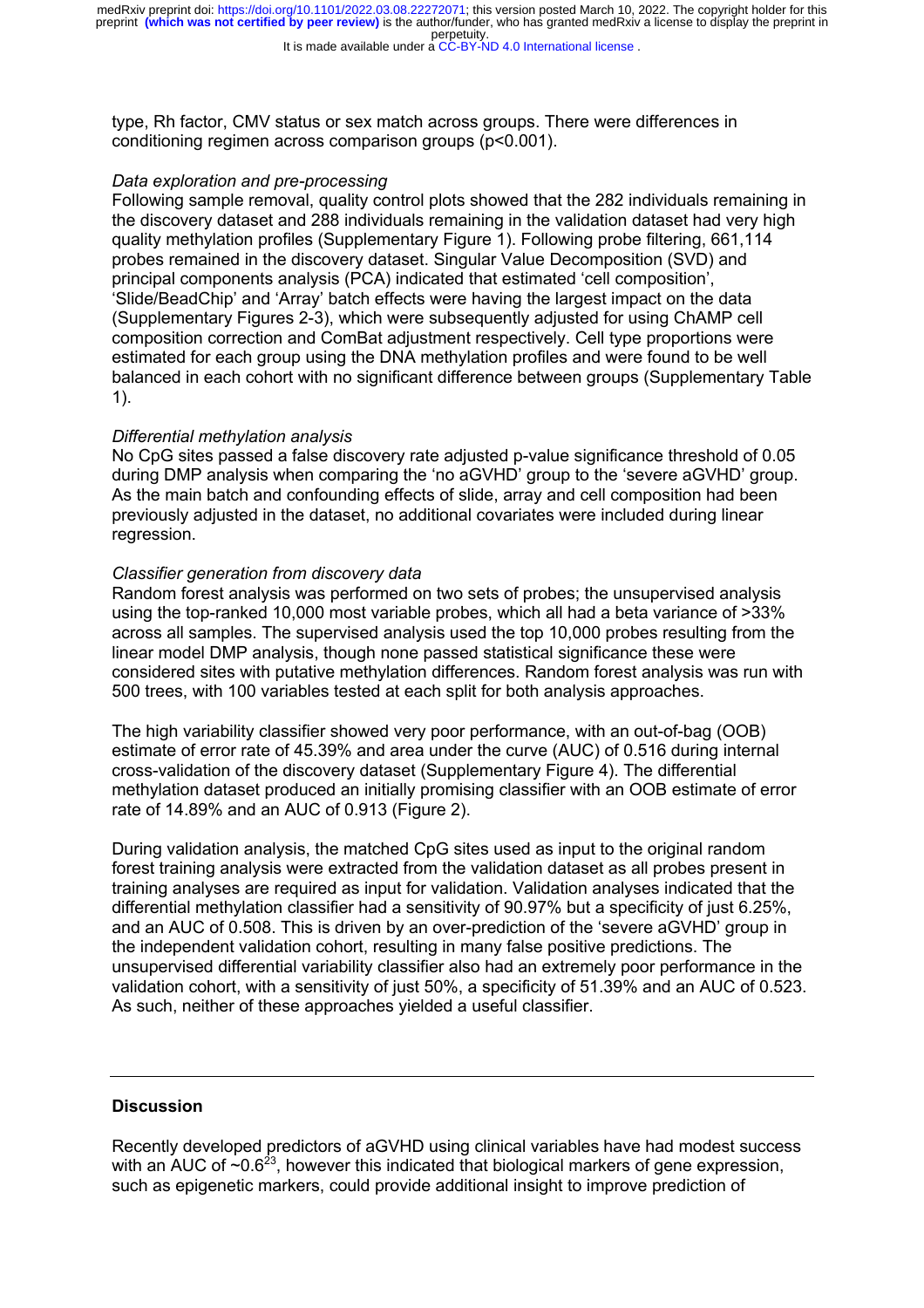It is made available under a [CC-BY-ND 4.0 International license](http://creativecommons.org/licenses/by-nd/4.0/) .

aGVHD. This was also supported by the recent finding that hypermethylation of the TP53 gene in HCT recipients was found to correlate with relapse of myelodysplastic syndromes following transplantation, indicating recipient-based DNA methylation could be predictive of outcomes during  $HCT^{24}$ . As DNA methylation levels reflect both the underlying genetic sequence and factors known to be associated with aGVHD development (such as donor age, sex and cytomegalovirus serostatus), we hypothesised they would be a strong candidate for classifier identification. Our initial study focused on sibling donor-recipient pairs, in which a DNA methylation classifier of aGVHD development was identified in the blood of donors<sup>11</sup>. In the current study, we tested if DNA methylation as measured by EPIC arrays is also predictive of aGVHD in unrelated donor-recipient pairs and found that it is not.

There are several potential technical and biological reasons that a robust classifier of aGVHD was not identified in this study. Firstly, while the study performed was shown to have power to detect larger methylation differences of  $>10\%$ , the relatively small sample size of the discovery cohort (n=280) and validation cohort (n=288) may have limited our ability to detect more subtle methylation differences. In the future, larger scale studies may provide increased power to detect such differences.

Secondly, the tissue we investigated was peripheral blood of donors which was intended to act as a surrogate tissue reflecting outcome. DNA methylation profiles are known to be highly cell type specific<sup>25</sup>, and while blood based DNA methylation may reflect certain exposures and factors associated with aGVHD development, it is possible that a specific cellular subtype which is not present in the whole blood of donors is responsible for the development of aGVHD and as such would not be reflected in the methylation profile. Another possibility is that the specific cell type which is causing aGVHD could be present in whole blood, but in small proportions, making the signal significantly diluted by other more prominent cell types. Indeed, in the current analysis, cell composition was the biggest driver of variation in the data, and though this was balanced overall between the comparison groups and adjusted for in the data analysis, it could have been a confounding factor in the study, or subtle methylation effects could have been lost during adjustment. In the future, methylation analysis of individual cell types isolated from stem cell grafts may provide more insight into DNA methylation differences driving the development of aGVHD. While this approach would provide a more refined methylation measurement, it would be a significantly less practical approach for a clinical test, limiting the utility for optimising donor selection as usually these cells would only be collected once a donor is committed.

A classifier of aGVHD development was identified in our previously published work, which investigated donor DNA methylation from sibling HCT. A potential reason a similar biomarker was not identified in this cohort is that it could have been specific to sibling transplants, which generally have a lower incidence of aGVHD which may be driven more by extrinsic factors which influence DNA methylation, while aGVHD following HCT from an unrelated donor may be driven more by genetic factors. There may also be an issue of 'epigenetic compatibility', with donors and recipients varying in epigenetic profile inciting the initiation of aGVHD in certain individuals, without this being driven by a specifically differentially methylated gene or pathway. This would explain why a classifier was not identified in the current study, as the epigenetic marks conferring risk of aGVHD would be different for each individual. In the future, studies investigating the DNA methylation of both donors and recipients during HCT could provide more insight into this possibility.

When considering the clinical context of the development of aGVHD, it is likely the end result of a complicated clinical setting with multiple donor and recipient factors affecting the outcome. If the epigenetic pattern was highly predictive, it might infer that the occurrence of severe aGVHD is pre-ordained just by donor factors, which seems biologically unlikely.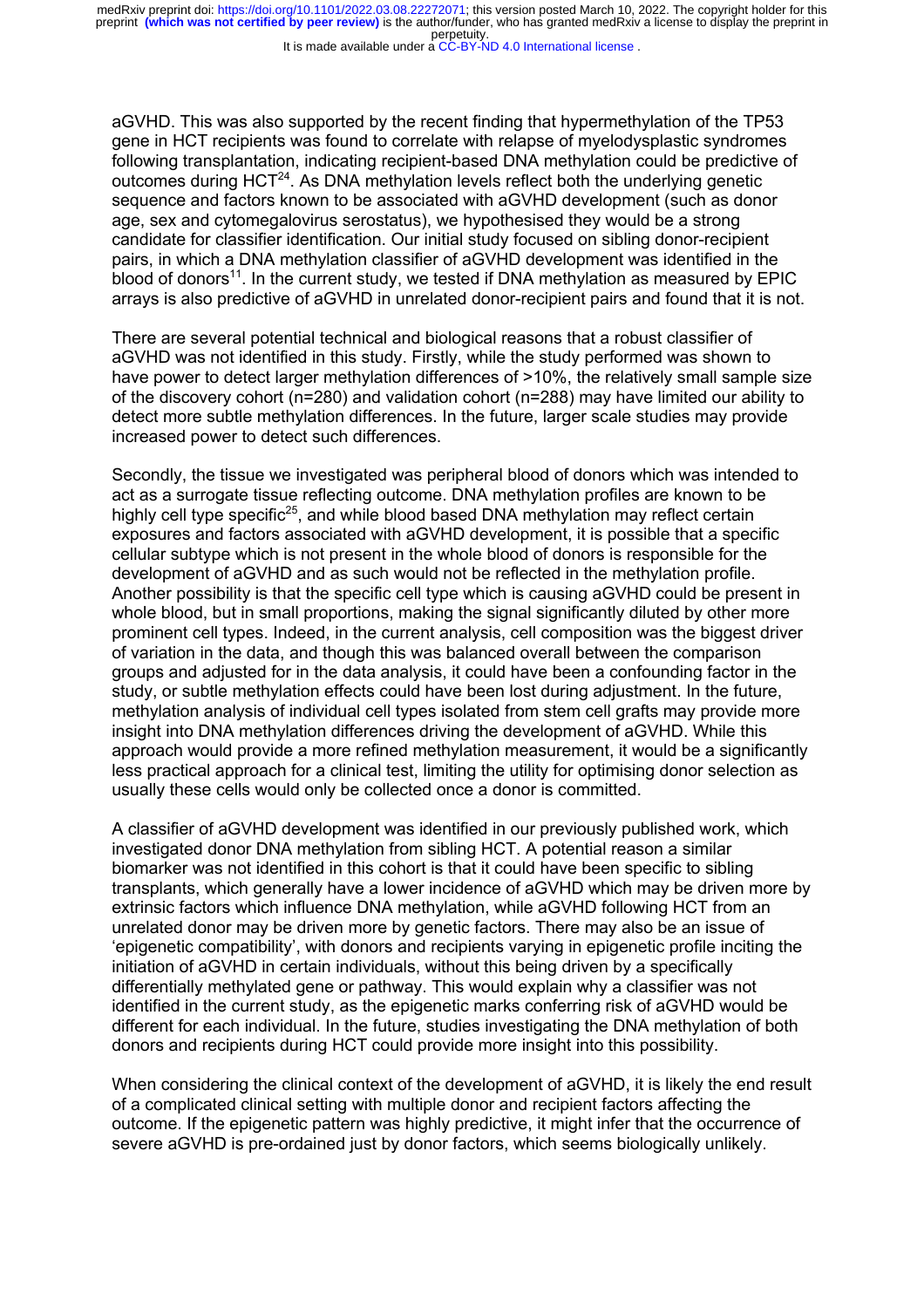It is made available under a [CC-BY-ND 4.0 International license](http://creativecommons.org/licenses/by-nd/4.0/) .

On a technical level, this study has also demonstrated the importance of careful development and testing of analysis pipelines for methylation studies, in particular when applying complex machine learning methods to datasets. Our initial findings indicated a robust classifier might be present within the dataset, a finding which was amplified when data was pre-processed as a single batch with subsequent splitting of the dataset and internal cross validation. While our validation dataset was of exceptionally high quality and donors included were matched to a very high degree with the discovery cohort, the classifier was not validated even with extensive optimisation and testing of alternate pipeline settings. This demonstrates that even with the identification of a promising and robust classifier in a well-designed study, independent validation is critical<sup>26</sup>, and such validation datasets need to be generated completely independently with unique individuals and pre-processed separately to the training/discovery cohort. This also better mimics the experimental realities of clinical classifier use, making any findings that do stand up to the validation process more robust and clinically useful.

#### **Conclusions**

In this study, we performed the definitive investigation of donor-derived blood-based DNA methylation as a classifier of aGVHD outcome in HCT and found that donor DNA methylation as assessed by methylation arrays is not a strong candidate for prediction of aGVHD. It is possible that other methylation signals exist which might improve our understanding of the development of aGVHD in these cohorts, which we plan to investigate in the future. We have also highlighted the importance of study design and well-designed independent validation of methylation differences especially when applying machine learning approaches.

#### **Acknowledgements**

The authors would like to thank UCL Genomics and UCL Pathology for their support with DNA extraction and array preparation.

This project was funded by the National Institute for Health Research (NIHR) Blood & Transplant Research Unit (BTRU) (NIHR-BTRU-2014-10074). The views expressed are those of the authors and not necessarily those of the NIHR or the Department of Health and Social Care. The CIBMTR is supported primarily by Public Health Service U24CA076518 from the National Cancer Institute (NCI), the National Heart, Lung and Blood Institute (NHLBI) and the National Institute of Allergy and Infectious Diseases (NIAID); HHSH250201700006C from the Health Resources and Services Administration (HRSA); and N00014-20-1-2705 and N00014-20-1-2832 from the Office of Naval Research; Support is also provided by Be the Match Foundation, the Medical College of Wisconsin, and the National Marrow Donor Program.

Finally, the authors would like to sincerely thank all donors, patients and their families who contributed to CIBMTR cohort.

#### **Conflict of Interest**

The authors declare no conflicts of interest.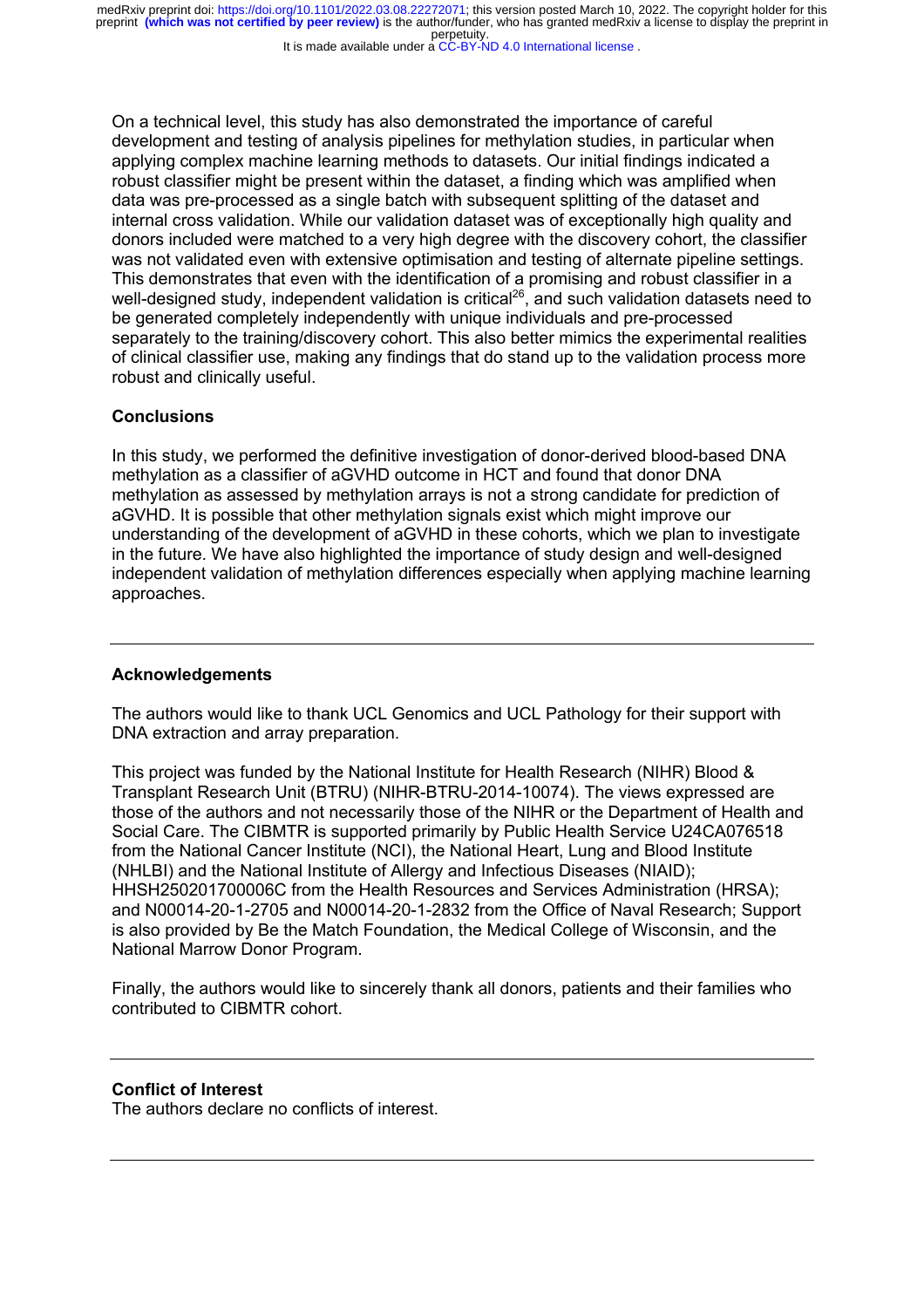It is made available under a [CC-BY-ND 4.0 International license](http://creativecommons.org/licenses/by-nd/4.0/) .

## **References**

- 1 Duarte, R. F. *et al.* Indications for haematopoietic stem cell transplantation for haematological diseases, solid tumours and immune disorders: current practice in Europe, 2019. *Bone Marrow Transplant* **54**, 1525-1552, doi:10.1038/s41409-019- 0516-2 (2019).
- 2 McDonald-Hyman, C., Turka, L. A. & Blazar, B. R. Advances and challenges in immunotherapy for solid organ and hematopoietic stem cell transplantation. *Sci Transl Med* **7**, 280rv282, doi:10.1126/scitranslmed.aaa6853 (2015).
- 3 Al-Kadhimi, Z. *et al.* High incidence of severe acute graft-versus-host disease with tacrolimus and mycophenolate mofetil in a large cohort of related and unrelated allogeneic transplantation patients. *Biol Blood Marrow Transplant* **20**, 979-985, doi:10.1016/j.bbmt.2014.03.016 (2014).
- 4 Horvath, S. DNA methylation age of human tissues and cell types. *Genome Biol* **14**, R115, doi:10.1186/gb-2013-14-10-r115 (2013).
- 5 Hannum, G. *et al.* Genome-wide methylation profiles reveal quantitative views of human aging rates. *Mol Cell* **49**, 359-367, doi:10.1016/j.molcel.2012.10.016 (2013).
- 6 Yousefi, P. *et al.* Sex differences in DNA methylation assessed by 450 K BeadChip in newborns. *BMC Genomics* **16**, 911, doi:10.1186/s12864-015-2034-y (2015).
- 7 Birdwell, C. E. *et al.* Genome-wide DNA methylation as an epigenetic consequence of Epstein-Barr virus infection of immortalized keratinocytes. *J Virol* **88**, 11442- 11458, doi:10.1128/JVI.00972-14 (2014).
- 8 Capper, D. *et al.* DNA methylation-based classification of central nervous system tumours. *Nature* **555**, 469-474, doi:10.1038/nature26000 (2018).
- 9 Koelsche, C. *et al.* Sarcoma classification by DNA methylation profiling. *Nat Commun* **12**, 498, doi:10.1038/s41467-020-20603-4 (2021).
- 10 Maros, M. E. *et al.* Machine learning workflows to estimate class probabilities for precision cancer diagnostics on DNA methylation microarray data. *Nat Protoc* **15**, 479-512, doi:10.1038/s41596-019-0251-6 (2020).
- 11 Paul, D. S. *et al.* A donor-specific epigenetic classifier for acute graft-versus-host disease severity in hematopoietic stem cell transplantation. *Genome Med* **7**, 128, doi:10.1186/s13073-015-0246-z (2015).
- 12 Tsai, P. C. & Bell, J. T. Power and sample size estimation for epigenome-wide association scans to detect differential DNA methylation. *Int J Epidemiol* **44**, 1429- 1441, doi:10.1093/ije/dyv041 (2015).
- 13 Pidsley, R. *et al.* A data-driven approach to preprocessing Illumina 450K methylation array data. *BMC Genomics* **14**, 293, doi:10.1186/1471-2164-14-293 (2013).
- 14 Zhou, W., Laird, P. W. & Shen, H. Comprehensive characterization, annotation and innovative use of Infinium DNA methylation BeadChip probes. *Nucleic Acids Res* **45**, e22, doi:10.1093/nar/gkw967 (2017).
- 15 Teschendorff, A. E. *et al.* An epigenetic signature in peripheral blood predicts active ovarian cancer. *PLoS One* **4**, e8274, doi:10.1371/journal.pone.0008274 (2009).
- 16 Johnson, W. E., Li, C. & Rabinovic, A. Adjusting batch effects in microarray expression data using empirical Bayes methods. *Biostatistics* **8**, 118-127, doi:10.1093/biostatistics/kxj037 (2007).
- 17 Houseman, E. A. *et al.* DNA methylation arrays as surrogate measures of cell mixture distribution. *BMC Bioinformatics* **13**, 86, doi:10.1186/1471-2105-13-86 (2012).
- 18 Morris, T. J. *et al.* ChAMP: 450k Chip Analysis Methylation Pipeline. *Bioinformatics* **30**, 428-430, doi:10.1093/bioinformatics/btt684 (2014).
- 19 Tian, Y. *et al.* ChAMP: updated methylation analysis pipeline for Illumina BeadChips. *Bioinformatics* **33**, 3982-3984, doi:10.1093/bioinformatics/btx513 (2017).
- 20 Reinius, L. E. *et al.* Differential DNA methylation in purified human blood cells: implications for cell lineage and studies on disease susceptibility. *PLoS One* **7**, e41361, doi:10.1371/journal.pone.0041361 (2012).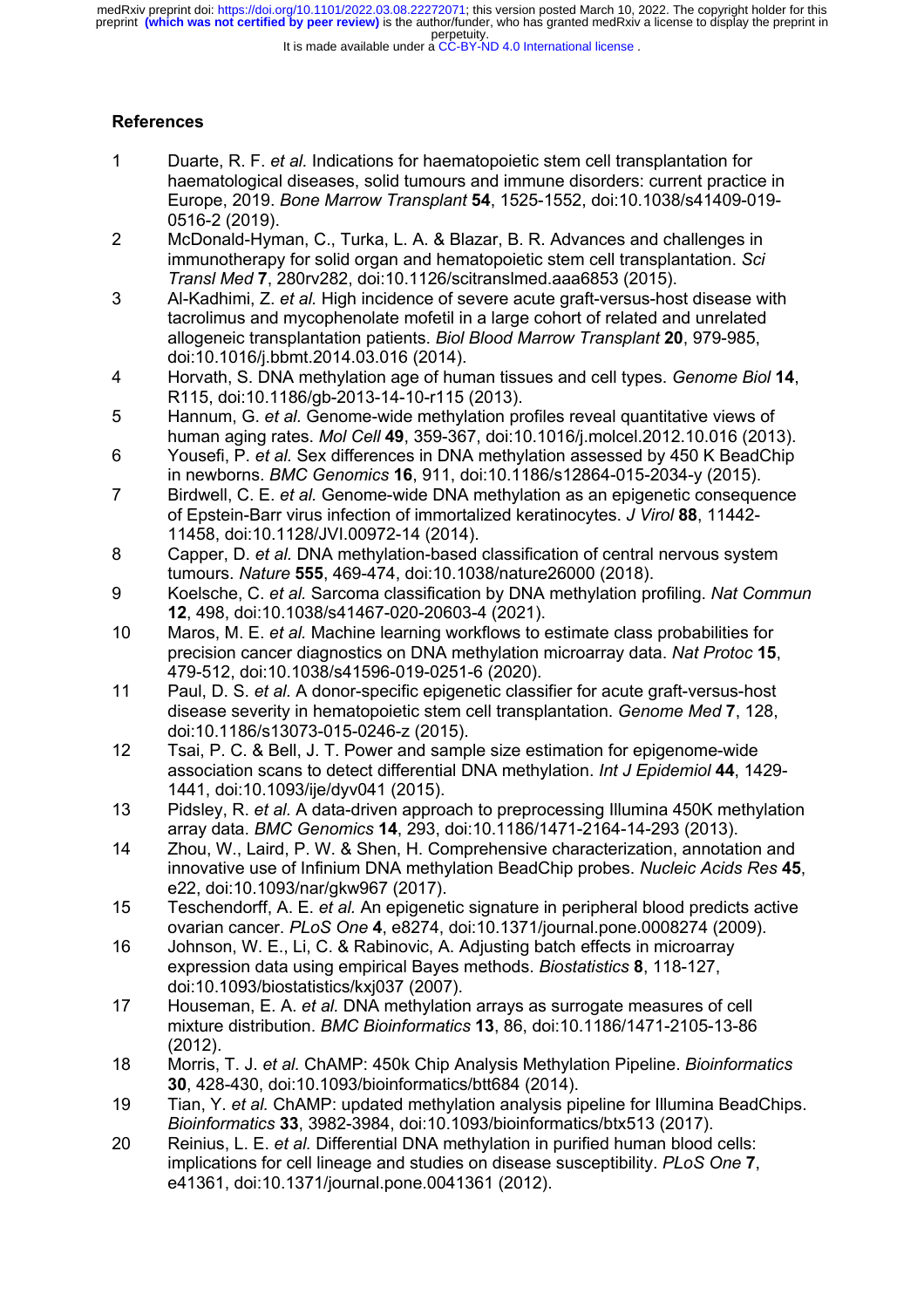- 21 Smyth, G. K. Linear models and empirical bayes methods for assessing differential expression in microarray experiments. *Stat Appl Genet Mol Biol* **3**, Article3, doi:10.2202/1544-6115.1027 (2004).
- 22 Breiman, L. Random Forests. *Machine Learning* **45**, 5-32, doi:10.1023/A:1010933404324 (2001).
- 23 Lee, C. *et al.* Prediction of absolute risk of acute graft-versus-host disease following hematopoietic cell transplantation. *PLoS One* **13**, e0190610, doi:10.1371/journal.pone.0190610 (2018).
- 24 Wang, W. *et al.* Impact of Epigenomic Hypermethylation at TP53 on Allogeneic Hematopoietic Cell Transplantation Outcomes for Myelodysplastic Syndromes. *Transplant Cell Ther*, doi:10.1016/j.jtct.2021.04.027 (2021).
- 25 Ji, H. *et al.* Comprehensive methylome map of lineage commitment from haematopoietic progenitors. *Nature* **467**, 338-342, doi:10.1038/nature09367 (2010).
- 26 Ransohoff, D. F. Rules of evidence for cancer molecular-marker discovery and validation. *Nat Rev Cancer* **4**, 309-314, doi:10.1038/nrc1322 (2004).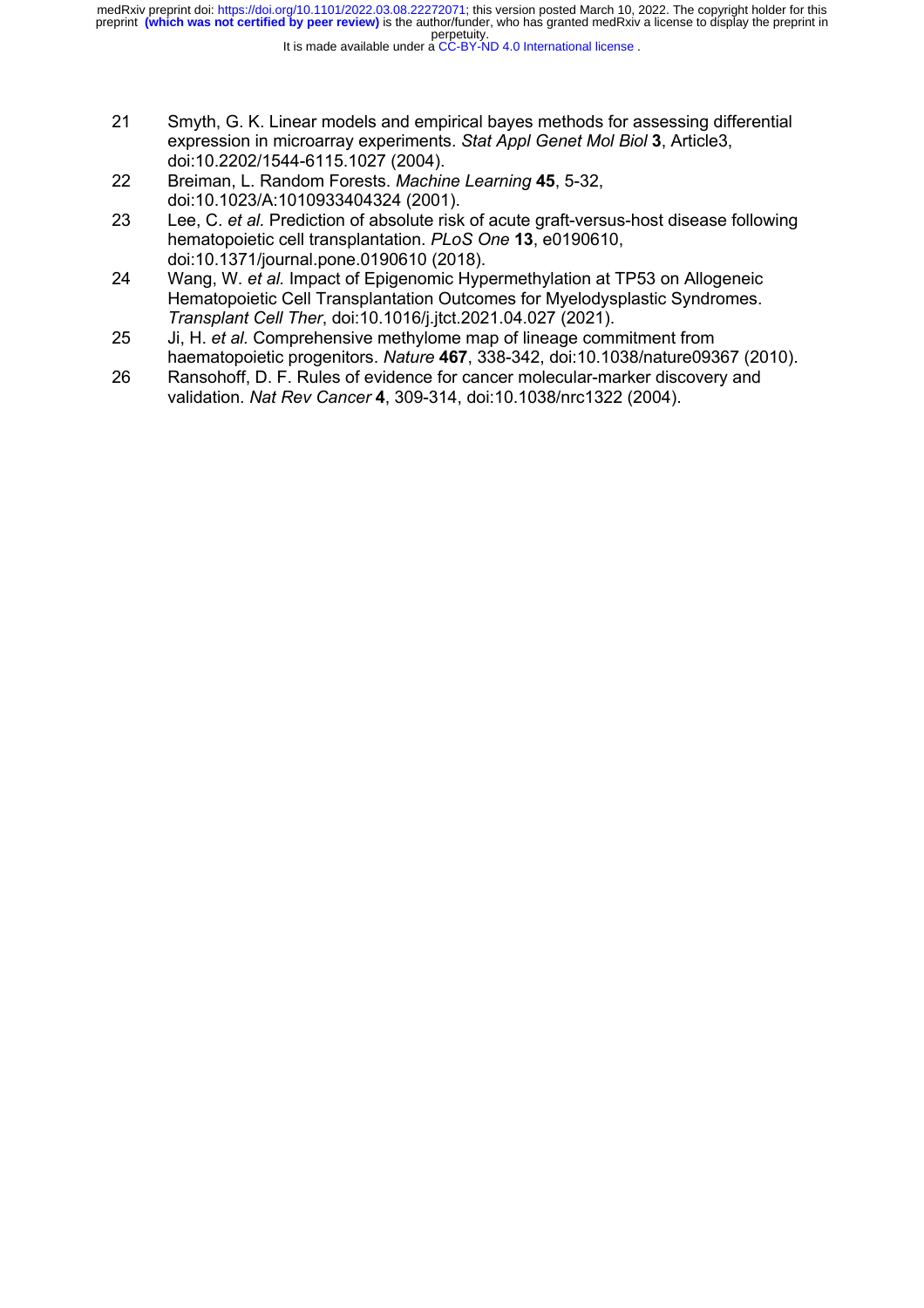#### It is made available under a [CC-BY-ND 4.0 International license](http://creativecommons.org/licenses/by-nd/4.0/) .

# **Figures**

*Figure 1: Study Design. Unrelated donor-recipient pairs were selected based on the outcome of recipients following HCT. DNA methylation levels were assessed in donors associated with no (Grade 0) or severe (Grades 3-4) aGVHD in recipients. Donor-recipient pairs were HLA matched, and comparison groups were matched for sex, age, disease and GVHD prophylaxis. Feature selection reduced the number of probes in the discovery dataset to 10,000 for input to random forest analyses, and this classifier was subsequently tested in the validation cohort following pre-processing of data and refinement to the same set of probes.* 

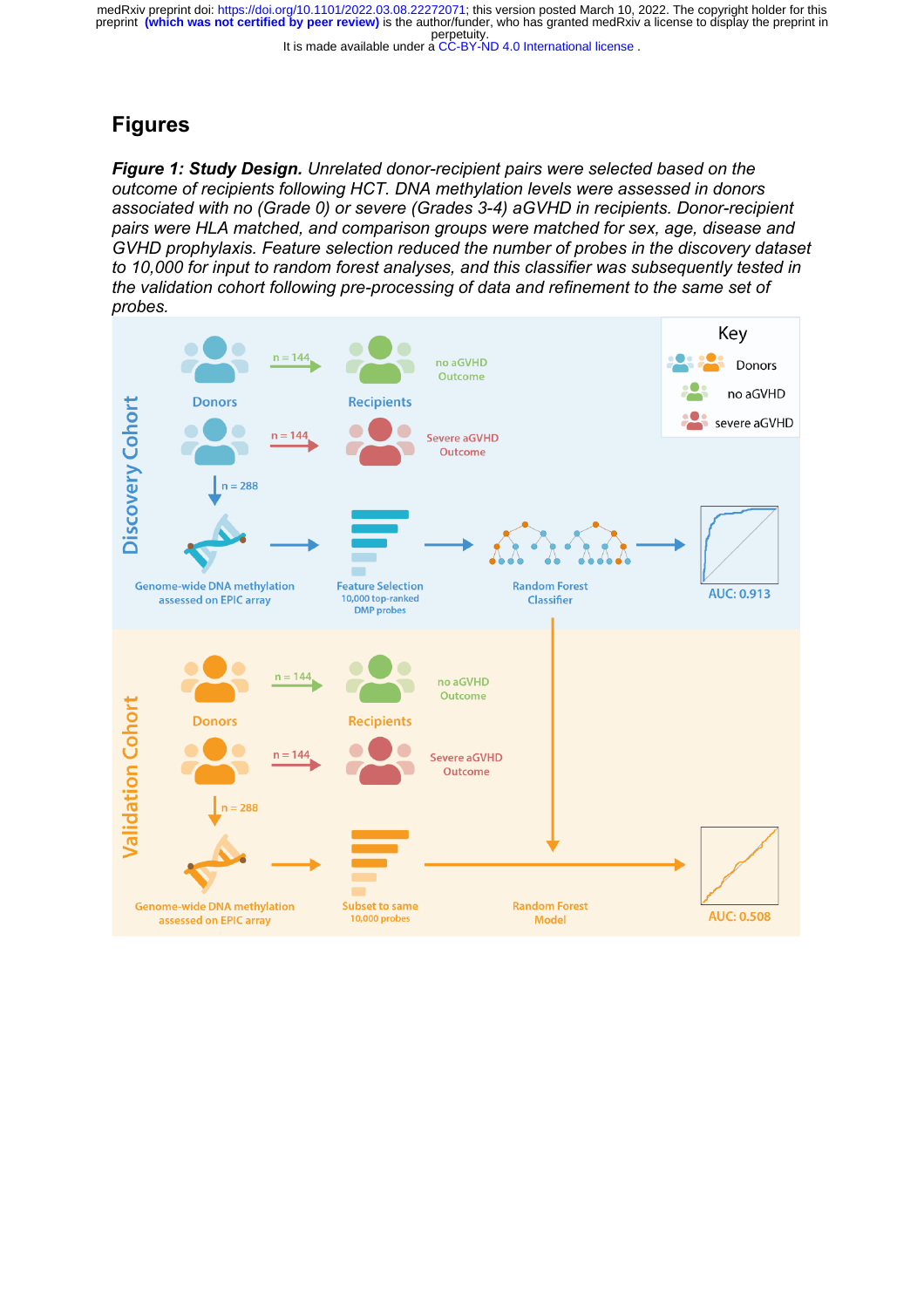It is made available under a [CC-BY-ND 4.0 International license](http://creativecommons.org/licenses/by-nd/4.0/) .

*Figure 2: ROC curve of classifier performance of the unsupervised Random Forest Classifier. The figure shows the performance of the differential methylation (supervised approach) classifier which used the top 10,000 most differentially methylated CpG sites as input, during internal cross validation on the training dataset (blue line) . The performance of the differential methylation classifier on the independent validation cohort is indicated by the orange line, which had an AUC of 0.508, a sensitivity of 90.97% with a very poor specificity of 6.25%. While initially this differential methylation-based classifier appeared encouraging with the discovery cohort, the classifier did not perform well during validation analyses.* 

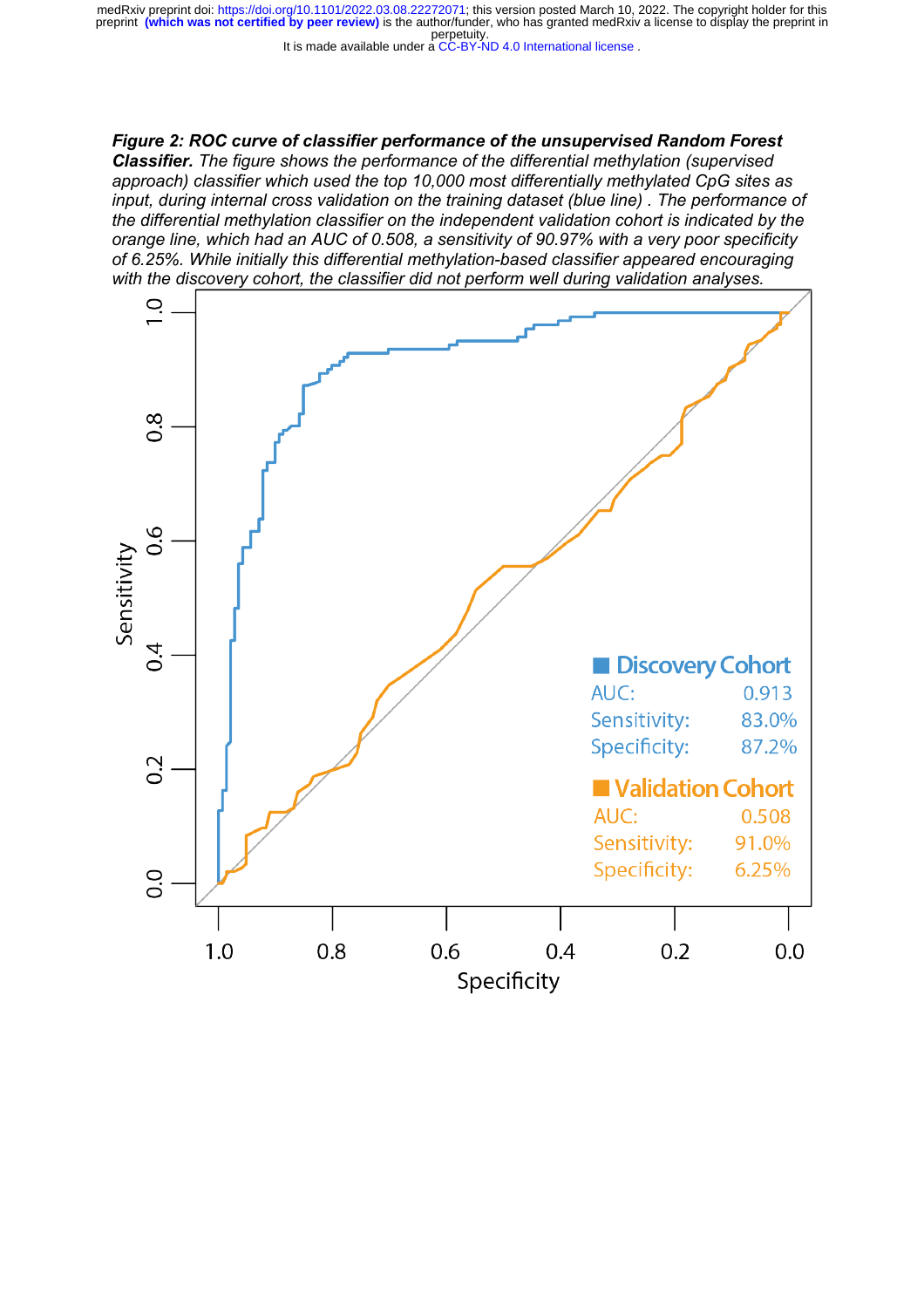It is made available under a [CC-BY-ND 4.0 International license](http://creativecommons.org/licenses/by-nd/4.0/) .

## **Tables**

*Table 1: Discovery and validation cohort characteristics. Characteristics of adult patients undergoing first allogeneic PB HCT for acute leukemia or MDS from an 8/8 HLA-matched unrelated donor between 2000-2016 with available donor blood samples, as reported to the CIBMTR. Restricted to Caucasian donors, myeloablative preparative regimens, no ATG/Campath and patients surviving >100 days with no aGVHD or those that developed grades III-IV aGVHD at any time post-HCT. Donors were matched between comparison groups based on sex and age by decade.*

|                           | Discovery cohort |             |                      | Validation cohort |           |                      |
|---------------------------|------------------|-------------|----------------------|-------------------|-----------|----------------------|
|                           | <b>No</b>        | Grades      |                      | <b>No</b>         | Grades    |                      |
|                           | aGVHD            | $III$ -IV   |                      | aGVHD +           | $III$ -IV |                      |
|                           | $\ddot{}$        | aGVHD       |                      | $100$ -day        | aGVHD     |                      |
|                           | $100$ -day       |             |                      | survival          |           |                      |
|                           | survival         |             |                      |                   |           |                      |
| Variable                  | N(% )            | N(% )       | p-value <sup>a</sup> | N(% )             | N(% )     | p-value <sup>a</sup> |
| Number of                 | 141              | 141         |                      | 144               | 144       |                      |
| Recipients                |                  |             |                      |                   |           |                      |
| <b>Disease</b>            |                  |             | 0.339                |                   |           | 0.020                |
| <b>AML</b>                | 85 (60)          | 73 (52)     |                      | 100 (69)          | 77 (53)   |                      |
| <b>ALL</b>                | 24 (17)          | 31(22)      |                      | 19(13)            | 27(19)    |                      |
| <b>MDS</b>                | 32(23)           | 37(26)      |                      | 25(17)            | 40 (28)   |                      |
| <b>Recipient Age</b>      |                  |             | 0.464                |                   |           | 1.000                |
| 18-29                     | 28 (20)          | 28 (20)     |                      | 18(13)            | 18 (13)   |                      |
| 30-39                     | 26 (18)          | 18 (13)     |                      | 24 (17)           | 24 (17)   |                      |
| 40-49                     | 36 (26)          | 33(23)      |                      | 34 (24)           | 33(23)    |                      |
| 50-59                     | 33 (23)          | 38 (27)     |                      | 39 (27)           | 40 (28)   |                      |
| 60-69                     | 15(11)           | 23(16)      |                      | 28 (19)           | 28 (19)   |                      |
| $70+$                     | 3(2)             | 1(1)        |                      | 1(1)              | 1(1)      |                      |
| Median                    | 45 (19-          | 47 (18-     | 0.541                | 49 (20-           | 50 (19-   | 0.998                |
| (Range)                   | 76)              | 72)         |                      | 75)               | 71)       |                      |
| <b>Recipient Sex</b>      |                  |             | 0.716                |                   |           | 1.000                |
| Male                      | 82 (58)          | 85 (60)     |                      | 85 (59)           | 85 (59)   |                      |
| Female                    | 59 (42)          | 56 (40)     |                      | 59 (41)           | 59 (41)   |                      |
| Recipient                 |                  |             | 0.113                |                   |           | 1.000                |
| Race/Ethnicity            |                  |             |                      |                   |           |                      |
| Caucasian                 | 134 (96)         | 131 (94)    |                      | 144 (100)         | 144 (100) |                      |
| African                   | 2(1)             | 1(1)        |                      | $\Omega$          | 0         |                      |
| American                  |                  |             |                      |                   |           |                      |
| <b>Native</b><br>American | 2(1)             | $\mathbf 0$ |                      | 0                 | 0         |                      |
| Caucasian,                | 2(1)             | 8(6)        |                      | $\mathbf 0$       | 0         |                      |
| Hispanic                  |                  |             |                      |                   |           |                      |
| Unknown                   | 1(N/A)           | 1(N/A)      |                      | 0                 | 0         |                      |
| <b>Recipient ABO</b>      |                  |             | 0.767                |                   |           | 0.242                |
| Type                      |                  |             |                      |                   |           |                      |
| A                         | 54 (45)          | 52 (42)     |                      | 14 (40)           | 24 (53)   |                      |
| B                         | 13 (11)          | 15(12)      |                      | 7(20)             | 3(7)      |                      |
| AB                        | 3(3)             | 6(5)        |                      | 4(11)             | 3(7)      |                      |
| O                         | 50 (42)          | 50 (41)     |                      | 10 (29)           | 15 (33)   |                      |
| Unknown                   | 21 (N/A)         | 18 (N/A)    |                      | 109 (N/A)         | 99 (N/A)  |                      |
| Rh Factor                 |                  |             | 0.788                |                   |           | 0.167                |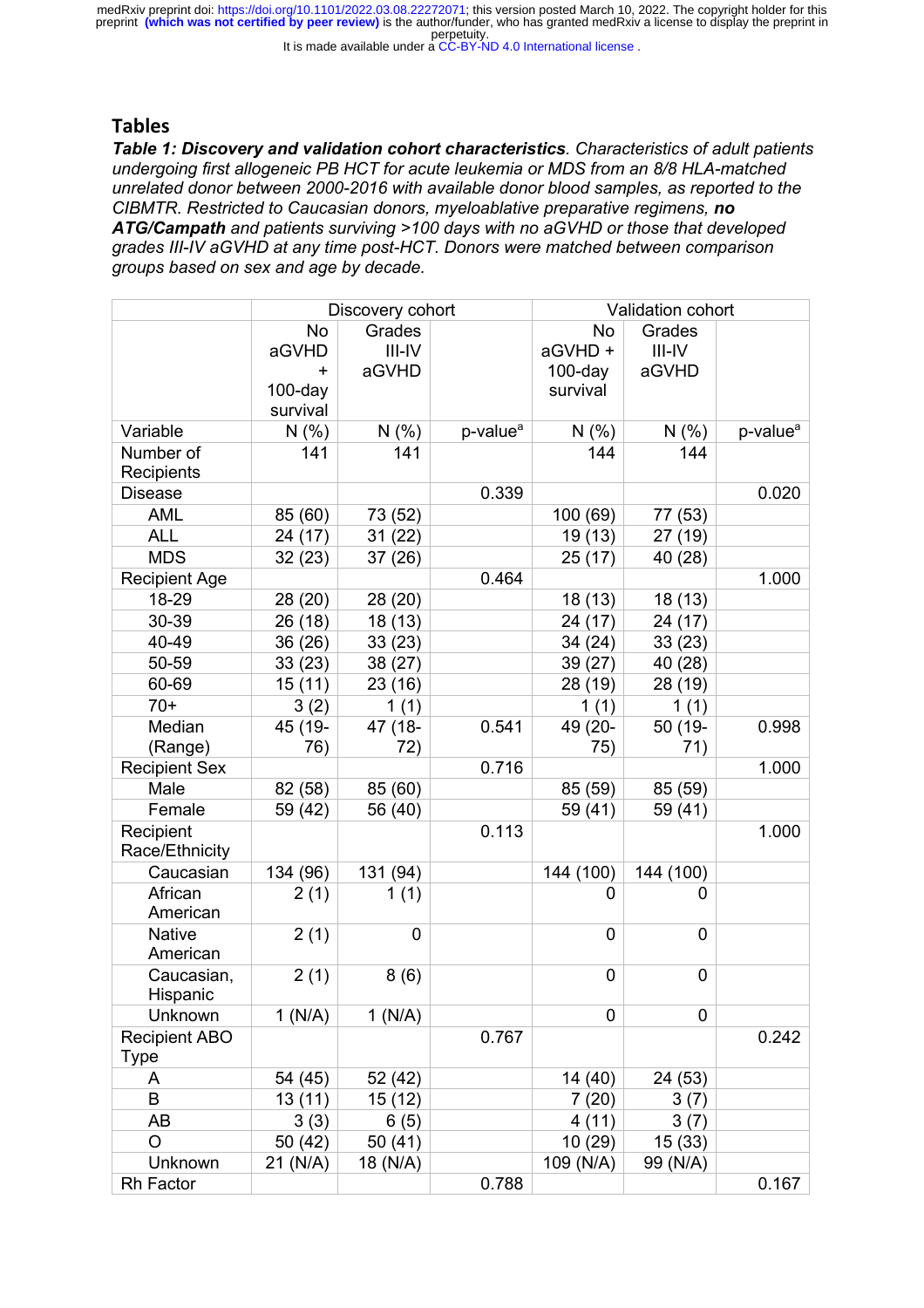It is made available under a [CC-BY-ND 4.0 International license](http://creativecommons.org/licenses/by-nd/4.0/) .

| Positive                                | 105 (88)     | 109 (89)  |       | 33 (94)   | 38 (84)     |       |
|-----------------------------------------|--------------|-----------|-------|-----------|-------------|-------|
| Negative                                | 15(13)       | 14 (11)   |       | 2(6)      | 7(16)       |       |
| Unknown                                 | 21 (N/A)     | 18 (N/A)  |       | 109 (N/A) | 99 (N/A)    |       |
| <b>Blood Type</b>                       |              |           | 0.985 |           |             | 0.277 |
| A +                                     | 46 (38)      | 46 (37)   |       | 14 (40)   | 20(44)      |       |
| $B +$                                   | 11(9)        | 13(11)    |       | 6(17)     | 3(7)        |       |
| $AB +$                                  | 2(2)         | 4(3)      |       | 4(11)     | 2(4)        |       |
| $O +$                                   | 46 (38)      | 46 (37)   |       | 9(26)     | 13 (29)     |       |
| $A -$                                   | 8(7)         | 6(5)      |       | 0         | 4(9)        |       |
| $B -$                                   | 2(2)         | 2(2)      |       | 1(3)      | $\mathbf 0$ |       |
| $AB -$                                  | 1(1)         | 2(2)      |       | 0         | 1(2)        |       |
| $O -$                                   | 4(3)         | 4(3)      |       | 1(3)      | 2(4)        |       |
| Unknown                                 | 21 (N/A)     | 18 (N/A)  |       | 109 (N/A) | 99 (N/A)    |       |
| <b>Recipient CMV</b><br><b>Status</b>   |              |           | 0.721 |           |             | 0.281 |
| Negative                                | 65 (46)      | 65 (46)   |       | 59 (41)   | 69 (48)     |       |
| Positive                                | 74 (52)      | 74 (52)   |       | 85 (59)   | 74 (51)     |       |
| Inconclusive                            | 1(1)         | 2(1)      |       | 0         | 1(1)        |       |
| Not tested                              | 1(1)         | 0         |       | 0         | 0           |       |
| Donor Age                               |              |           | 0.090 |           |             | 0.792 |
| 18-29                                   | 90 (64)      | 76 (54)   |       | 105(73)   | 103 (72)    |       |
| 30-39                                   | 51 (36)      | 65 (46)   |       | 39 (27)   | 41 (28)     |       |
| Median                                  | 26 (19-      | 29 (19-   | 0.003 | 26 (19-   | 27 (19-     | 0.076 |
| (Range)                                 | 40)          | 40)       |       | 39)       | 39)         |       |
| Donor Sex                               |              |           | 0.585 |           |             | 0.063 |
| Male                                    | 103 (73)     | 107 (76)  |       | 98 (68)   | 112 (78)    |       |
| Female                                  | 38 (27)      | 34 (24)   |       | 46 (32)   | 32(22)      |       |
| Donor                                   |              |           | 1.000 |           |             | 1.000 |
| Race/Ethnicity                          |              |           |       |           |             |       |
| Caucasian                               | 141<br>(100) | 141 (100) |       | 144 (100) | 144 (100)   |       |
| Donor ABO<br>Type                       |              |           | 0.081 |           |             | 0.498 |
| A                                       | 69 (49)      | 51 (36)   |       | 65 (45)   | 60 (42)     |       |
| B                                       | 15(11)       | 14(10)    |       | 13(9)     | 8(6)        |       |
| AB                                      | 6(4)         | 4(3)      |       | 6(4)      | 9(6)        |       |
| O                                       | 51 (36)      | 72 (51)   |       | 60 (42)   | 67 (47)     |       |
| Donor CMV<br><b>Status</b>              |              |           | 0.875 |           |             | 0.090 |
| Negative                                | 104 (74)     | 105 (74)  |       | 90(63)    | 104 (72)    |       |
| Positive                                | 33(23)       | 32(23)    |       | 53 (37)   | 38 (26)     |       |
| Previously<br>reported<br>reactive      | 1(1)         | 0         |       | 1(1)      | 0           |       |
| Not tested                              | 1(1)         | 1(1)      |       | 0         | 2(1)        |       |
| Unknown                                 | 2(1)         | 3(2)      |       | 0         | 0           |       |
| Donor-<br><b>Recipient Sex</b><br>Match |              |           | 0.818 |           |             | 0.072 |
| Male-Male                               | 62 (44)      | 69 (49)   |       | 69 (48)   | 69 (48)     |       |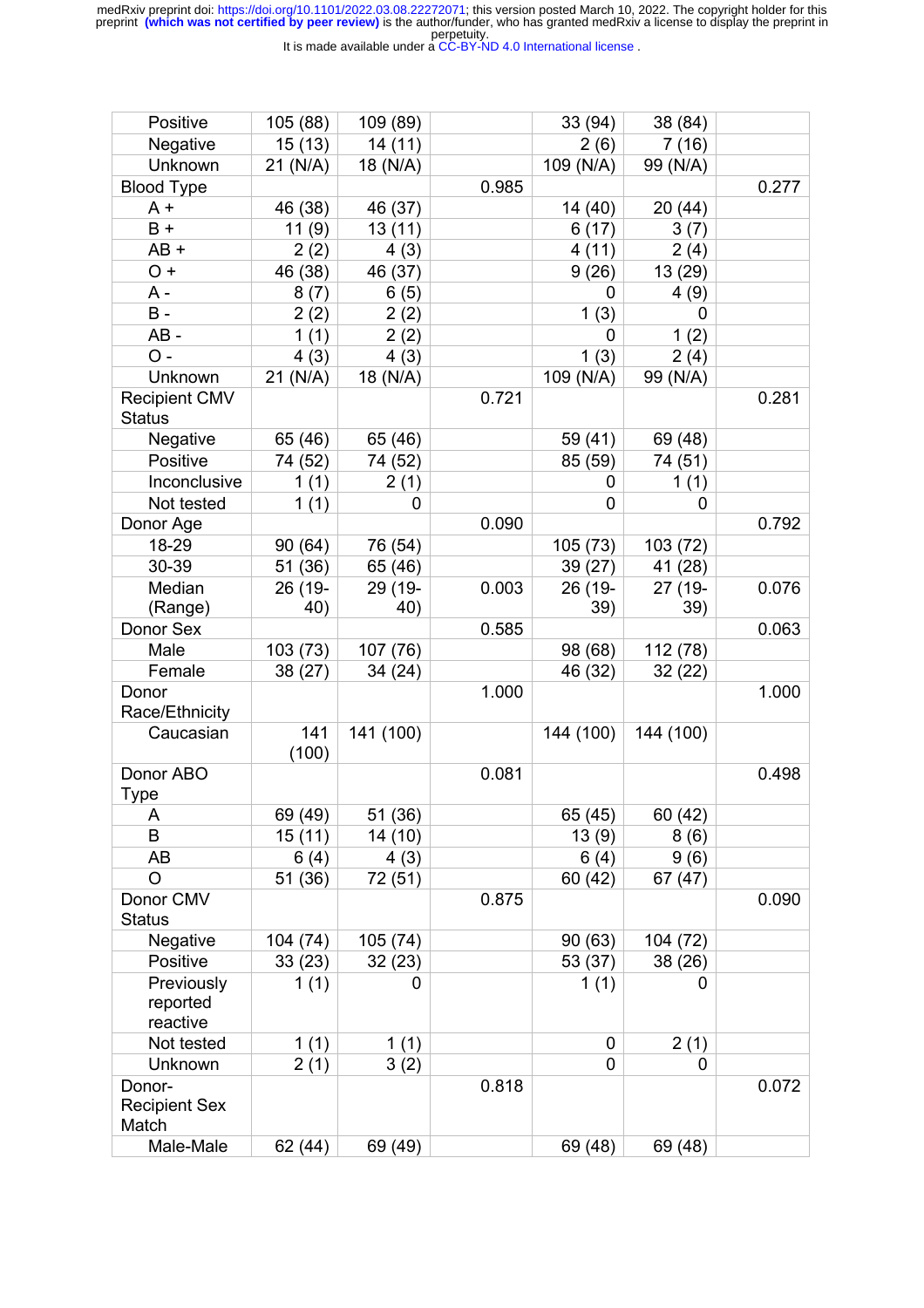It is made available under a [CC-BY-ND 4.0 International license](http://creativecommons.org/licenses/by-nd/4.0/) .

| Male-<br>Female                      | 41 (29)        | 38(27)         |       | 29 (20)        | 43 (30)        |         |
|--------------------------------------|----------------|----------------|-------|----------------|----------------|---------|
| Female-<br>Male                      | 20(14)         | 16(11)         |       | 16(11)         | 16(11)         |         |
| Female-<br>Female                    | 18(13)         | 18(13)         |       | 30(21)         | 16(11)         |         |
| <b>Recipient Age</b><br>at Diagnosis |                |                | 0.452 |                |                | 0.878   |
| < 10                                 | $\mathbf 0$    | 1(1)           |       | 0              | 0              |         |
| $10 - 17$                            | 1(1)           | 4(3)           |       | 1(1)           | $\mathbf{0}$   |         |
| 18-29                                | 29 (21)        | 27 (19)        |       | 20(14)         | 19 (13)        |         |
| 30-39                                | 29 (21)        | 18 (13)        |       | 23(16)         | 27 (19)        |         |
| 40-49                                | 31(22)         | 34 (24)        |       | 34 (24)        | 34 (24)        |         |
| 50-59                                | 36 (26)        | 38 (27)        |       | 39(27)         | 37 (26)        |         |
| 60-69                                | 13(9)          | 18 (13)        |       | 26 (18)        | 27 (19)        |         |
| $70+$                                |                |                |       |                | 0              |         |
| Median                               | 2(1)           | 1(1)           |       | 1(1)           |                |         |
| (Range)                              | 44 (16-<br>75) | 46 (11-<br>72) | 0.450 | 48 (17-<br>75) | 49 (18-<br>70) | 0.867   |
| <b>MDS Disease</b><br><b>Status</b>  |                |                | 0.465 |                |                | 0.941   |
| Early                                | 14 (44)        | 13(35)         |       | 2(8)           | 3(8)           |         |
| Advanced                             | 18 (56)        | 24 (65)        |       | 23 (92)        | 37 (93)        |         |
| <b>AML/ALL</b>                       |                |                | 0.137 |                |                | 0.009   |
| <b>Disease Status</b>                |                |                |       |                |                |         |
| Early                                | 51(47)         | 43 (40)        |       | 67 (56)        | 67 (64)        |         |
| Intermediate                         | 30(28)         | 21(20)         |       | 32(27)         | 11(11)         |         |
| Advanced                             | 23(21)         | 28 (27)        |       | 20(17)         | 24 (23)        |         |
| Unknown                              | 5(5)           | 12 (12)        |       | 0              | 2(2)           |         |
| Conditioning                         |                |                | 0.114 |                |                | < 0.001 |
| Regimen                              |                |                |       |                |                |         |
| $Bu + Cy$                            | 49 (35)        | 56 (40)        |       | 53 (37)        | 54 (38)        |         |
| Bu + Mel                             | 1(1)           | 3(2)           |       | 0              | 0              |         |
| Bu + Flud                            | 38 (27)        | 26 (18)        |       | 61 (42)        | 32(22)         |         |
| Mel + Flud                           | 0              | 1 $(1)$        |       | 7 (5)          | 10(7)          |         |
| Cy Alone                             | 43 (30)        | 35(24)         |       | 22(16)         | 45(31)         |         |
| <b>Others</b>                        | 10(7)          | 20 (14)        |       | 1(1)           | 3(2)           |         |
| <b>TBI Usage</b>                     |                |                | 0.806 |                |                | 0.001   |
| Yes                                  | 53 (38)        | 55 (39)        |       | 23(16)         | 48 (33)        |         |
| No                                   | 88 (62)        | 86 (61)        |       | 114 (79)       | 86 (60)        |         |
| Unknown                              | 0              | 0              |       | 7(5)           | 10(7)          |         |
| GvHD                                 |                |                | 0.090 |                |                | 0.715   |
| prophylaxis                          |                |                |       |                |                |         |
| Tac + MMF                            | 24 (17)        | 32(23)         |       | 16(11)         | 18 (13)        |         |
| $±$ others                           |                |                |       |                |                |         |
| Tac + MTX                            | 100 (71)       | 82 (58)        |       | 128 (89)       | 126 (88)       |         |
| $±$ others                           |                |                |       |                |                |         |
| CSA + MMF                            | 4(3)           | 11(8)          |       | $\mathbf 0$    | $\overline{0}$ |         |
| $±$ others                           |                |                |       |                |                |         |
| CSA + MTX                            | 13(9)          | 16(11)         |       | 0              | 0              |         |
| $±$ others                           |                |                |       |                |                |         |
| Use of ATG or                        |                |                | 1.000 |                |                | 1.000   |
| Campath                              |                |                |       |                |                |         |
|                                      |                |                |       |                |                |         |